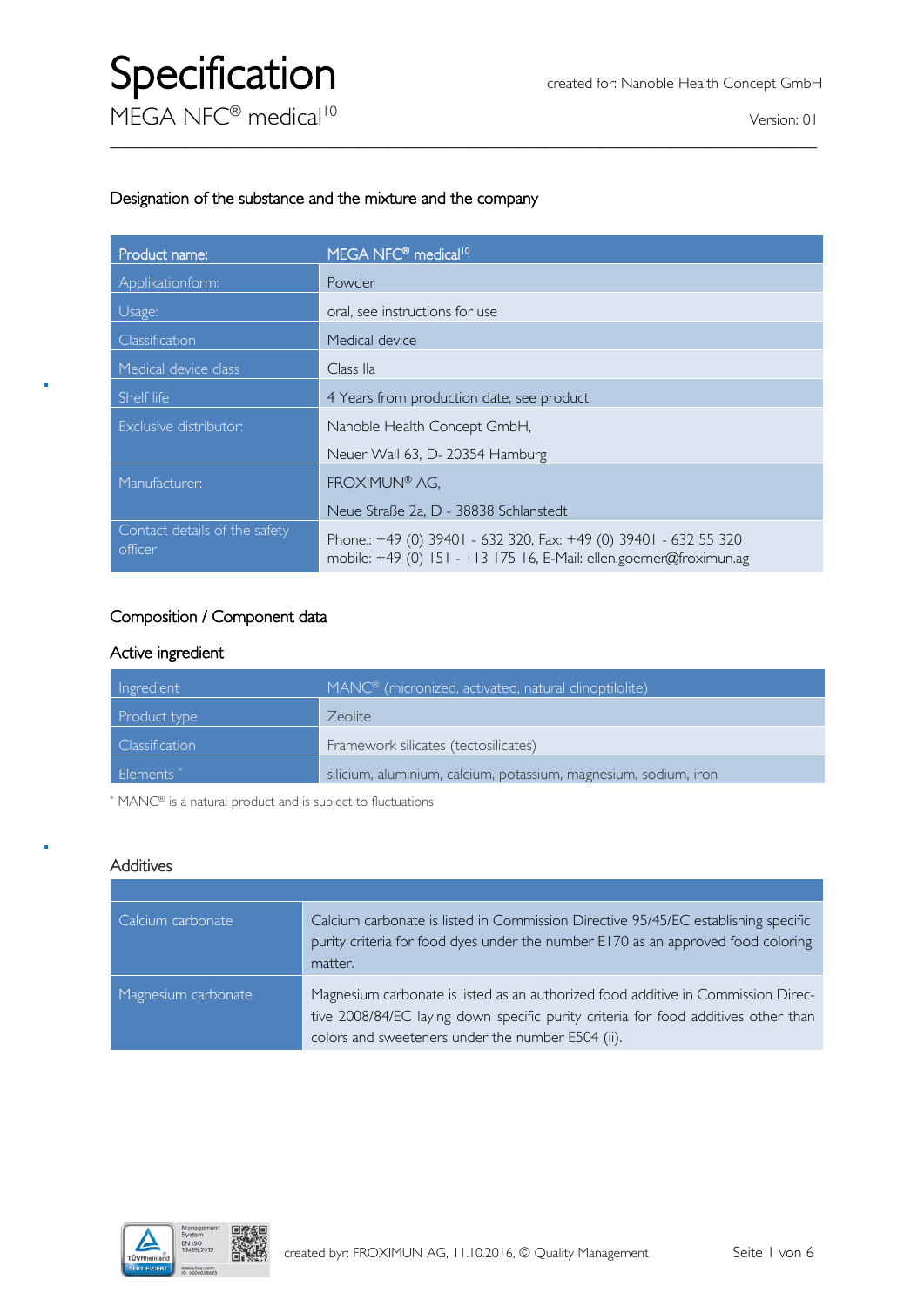# Specification created for: Nanoble Health Concept GmbH

**MEGA NFC<sup>®</sup> medical<sup>10</sup>** version: 01

#### Nutrition facts

| Content            | <b>Nutrition facts</b> |                  |
|--------------------|------------------------|------------------|
| Nutritional value  | Unit                   | per Sachet*      |
| Calories           | kcal                   | 0                |
| Protein            | g                      | $\left( \right)$ |
| <b>Total Fat</b>   | g                      | $\left(\right)$  |
| Saturated Fat      | g                      | $\left( \right)$ |
| Trans Fat          | g                      | 0                |
| Total Carbohydrate | g                      | $\left( \right)$ |
| Sugars             | g                      | 0                |
| Sodium             | mg                     | 17,81            |

 $\_$  , and the set of the set of the set of the set of the set of the set of the set of the set of the set of the set of the set of the set of the set of the set of the set of the set of the set of the set of the set of th

#### Mineral nutrients

| Element                | Contents                     |
|------------------------|------------------------------|
| Reference (report-nr.) | 17060/14                     |
| Element                | Contents in mg per I Sachet* |
| Silicon                | 1834,56                      |
| Calcium                | 84                           |
| Potassium              | 90                           |
| Magnesium              | 17,76                        |
| Sodium                 | 21, 12                       |
| Iron                   | 54,72                        |
| Calcium carbonate      | 420                          |
| Magnesium carbonat     | 180                          |

#### Heavy metal

| Element                | contents                |
|------------------------|-------------------------|
| Reference (report-nr.) | 01680/16                |
| Element                | contents in mg/kg (ppm) |
| Lead**                 | 7.8                     |
| Mercury <sup>**</sup>  | < 0.01                  |

\* Salary refers to 1 sachet in the double sachet

\*\* On the basis of clinical data, it has been demonstrated that the above named product does not lead to increased levels of aluminum, lead or mercury in the organism, which has been confirmed by blood, hair and urine analysis.

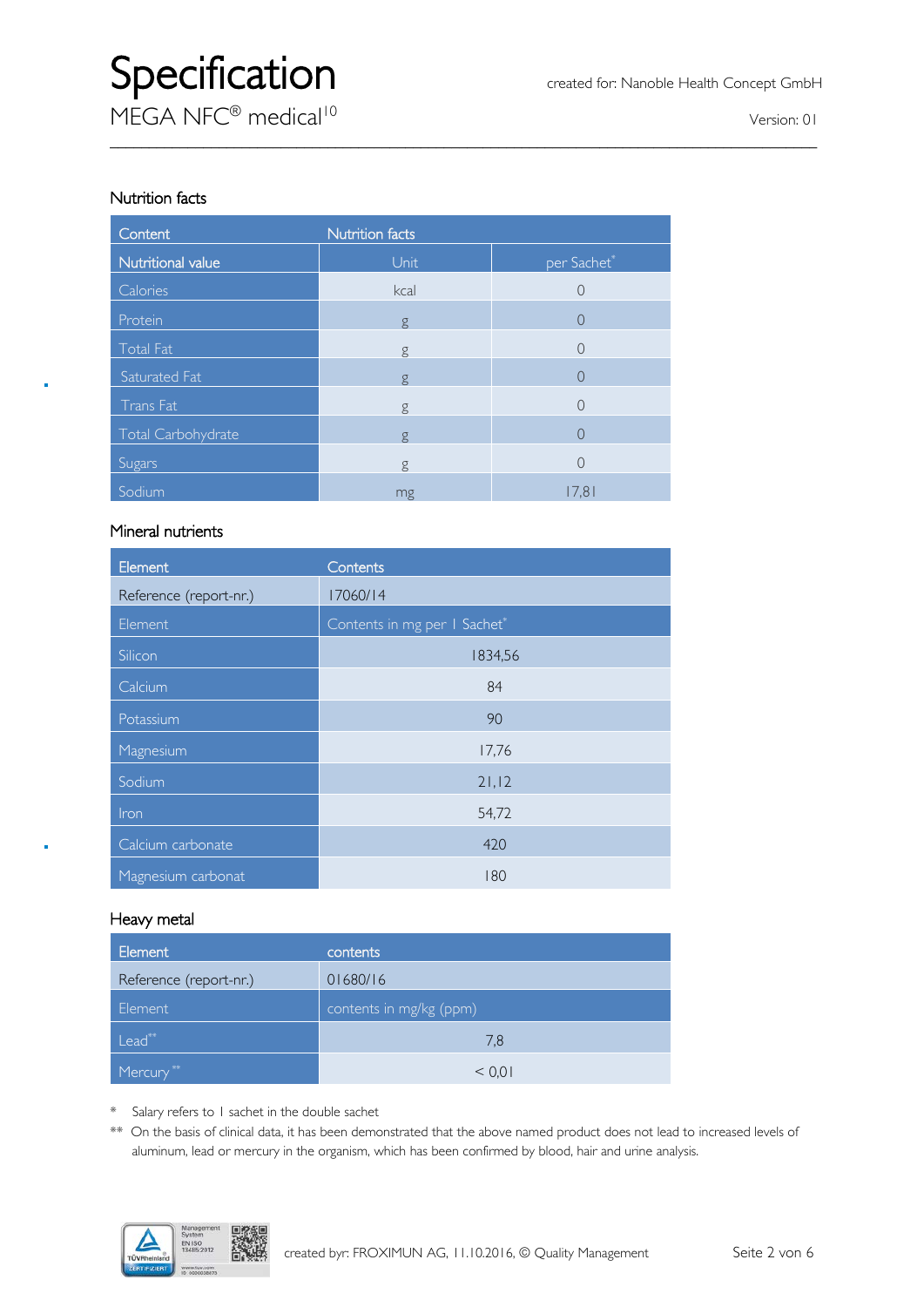#### Mineralogical Analysis

| Element           |                                                                   |
|-------------------|-------------------------------------------------------------------|
| Reference (Batch) | 14-PZ006-33-36 (NC21032014)                                       |
| Clinoptilolite    | $(Na,K,Ca)_{6}(Si,A1)_{36}O_{72}$ • 20H <sub>2</sub> O            |
| Heulandite        | $Ca1$ ,23(AL2Si <sub>7</sub> )0 <sub>18</sub> • 6H <sub>2</sub> 0 |
| Cristobalite      | SiO <sub>2</sub>                                                  |
| Ouartz            | SiO <sub>2</sub>                                                  |
| Albite            | $(Na, Ca)(Si, A0)_4O_8$                                           |
| Halloysit         | $Al_2Si_2O_5(OH)_4$ • 2H <sub>2</sub> O                           |
| Nontronite        | $Na0.3Fe2Si4O10(OH)2 • 4H2O$                                      |

#### Food and Drug Administration of the USA (FDA)

The FDA has accepted Zeolite (CFR 21) 182.2727 and aluminosilicate under (CFR 21) 182.2227 as safe under the code of the Federal Regulation (CFR) Title 21."

 $\_$  , and the set of the set of the set of the set of the set of the set of the set of the set of the set of the set of the set of the set of the set of the set of the set of the set of the set of the set of the set of th

#### food safety harmlessness

The food safety harmlessness has been issued by the ISEGA Research and Investigation Company (Aschaffenburg, Germany) with a Certificate of Conformity for the product.

#### Biocompatibility

In order to exclude biological risks for humans through MEGA NFC® medical<sup>10</sup> or their raw materials, the biocompatibility was tested and avaluated in biological assessments. Various tests were carried out in vivo and in vitro.

The laboratories appointed for this purpose are qualified specialist laboratories, which demonstrate the necessary expertise and meet the requirements for the relevant tests in accordance with the standards.

The biological assessment is based on DIN EN ISO 10993-1: 2010-04 - Biological evaluation of medical products, Part 1: Assessment and testing in the context of a risk management procedure.

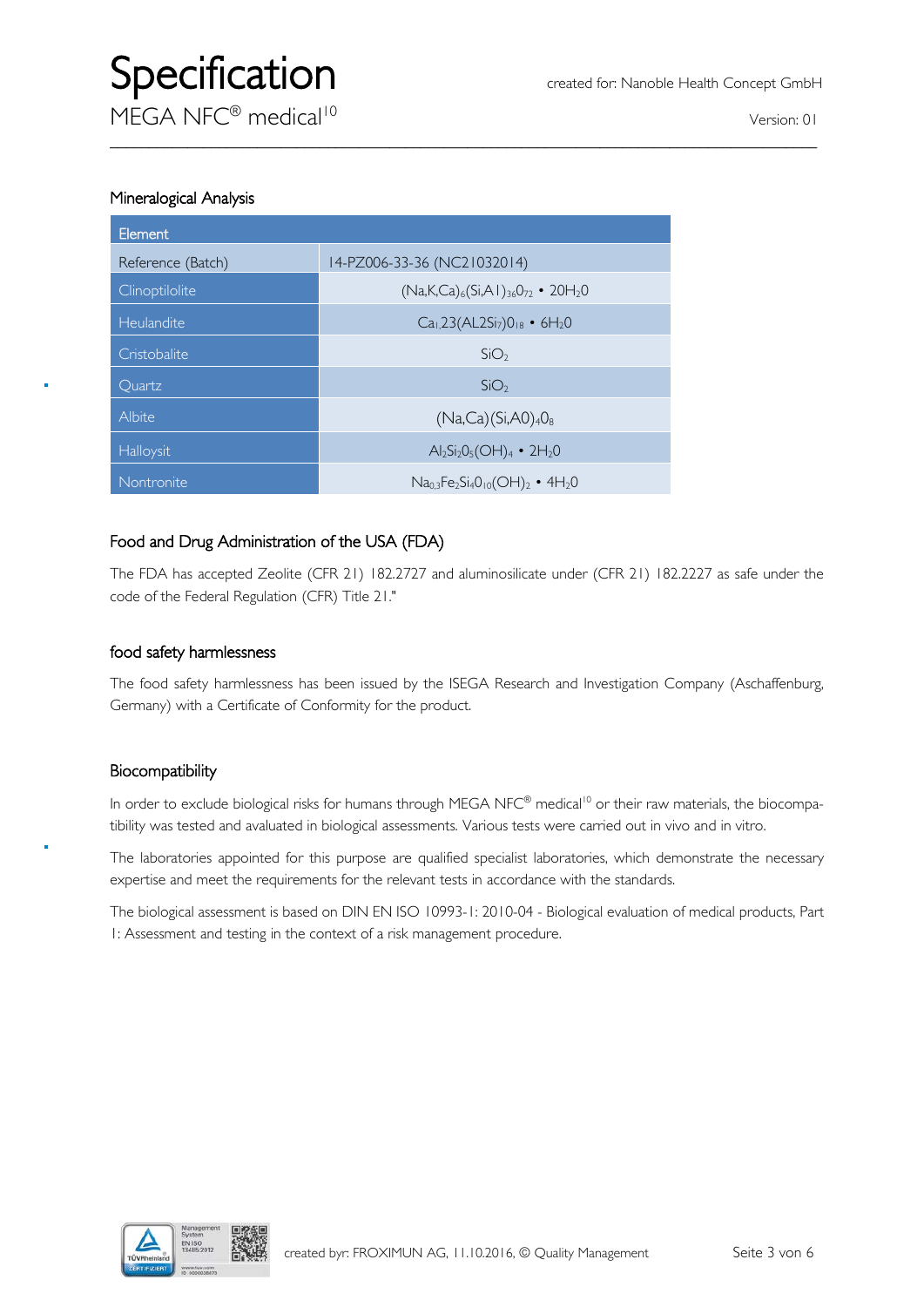## Specification **Calculus** created for: Nanoble Health Concept GmbH MFGA NFC® medical<sup>10</sup> version: 01

### $\_$  , and the set of the set of the set of the set of the set of the set of the set of the set of the set of the set of the set of the set of the set of the set of the set of the set of the set of the set of the set of th

#### Evaluation of the extractable components

#### Evaluation of calcium concentration

The recommended intake of an adult of calcium is approximately 1000mg/day. Based on the data, it can be seen that there is no calcium excess due to the application of MEGA NFC® medical<sup>10</sup>.

| Element                    | Gehaltsangabe |
|----------------------------|---------------|
| Reference (report-nr.)     | 17060/14      |
| Content in mg pro 3000 mg  | I Sachet      |
| Calcium (as oxid)          | 84            |
| Calcium (out of additives) | 168           |
| <b>Total calcium</b>       | 252           |

#### Evaluation of sodium conzentration

The recommended intake of an adult is about 550 mg/day. On the basis of the data, it can be seen that the MEGA NFC<sup>®</sup> medical<sup>10</sup> does not result in a sodium surplus.

| Element                    | Gehaltsangabe |
|----------------------------|---------------|
| Reference (report-nr.)     | 17060/14      |
| Content in mg pro 3000 mg  | I Sachet      |
| Sodium (as oxid)           | 21,12         |
| Sodium (out of addititves) | -             |
| Total sodium               | 21,12         |

#### Evaluation of potassium conzentration

The recommended intake of an adult in potassium is approximately 2000 mg/day. On the basis of the data, it can be seen that the MEGA NFC<sup>®</sup> medical<sup>10</sup> does not result in a potassium surplus.

| Element                      | Gehaltsangabe |
|------------------------------|---------------|
| Reference (report-nr.)       | 17060/14      |
| Content in mg pro 3000 mg    | Sachet        |
| Potassium (as oxid)          | 90            |
| Potassium (out of additives) | -             |
| Total potassium              | 90            |

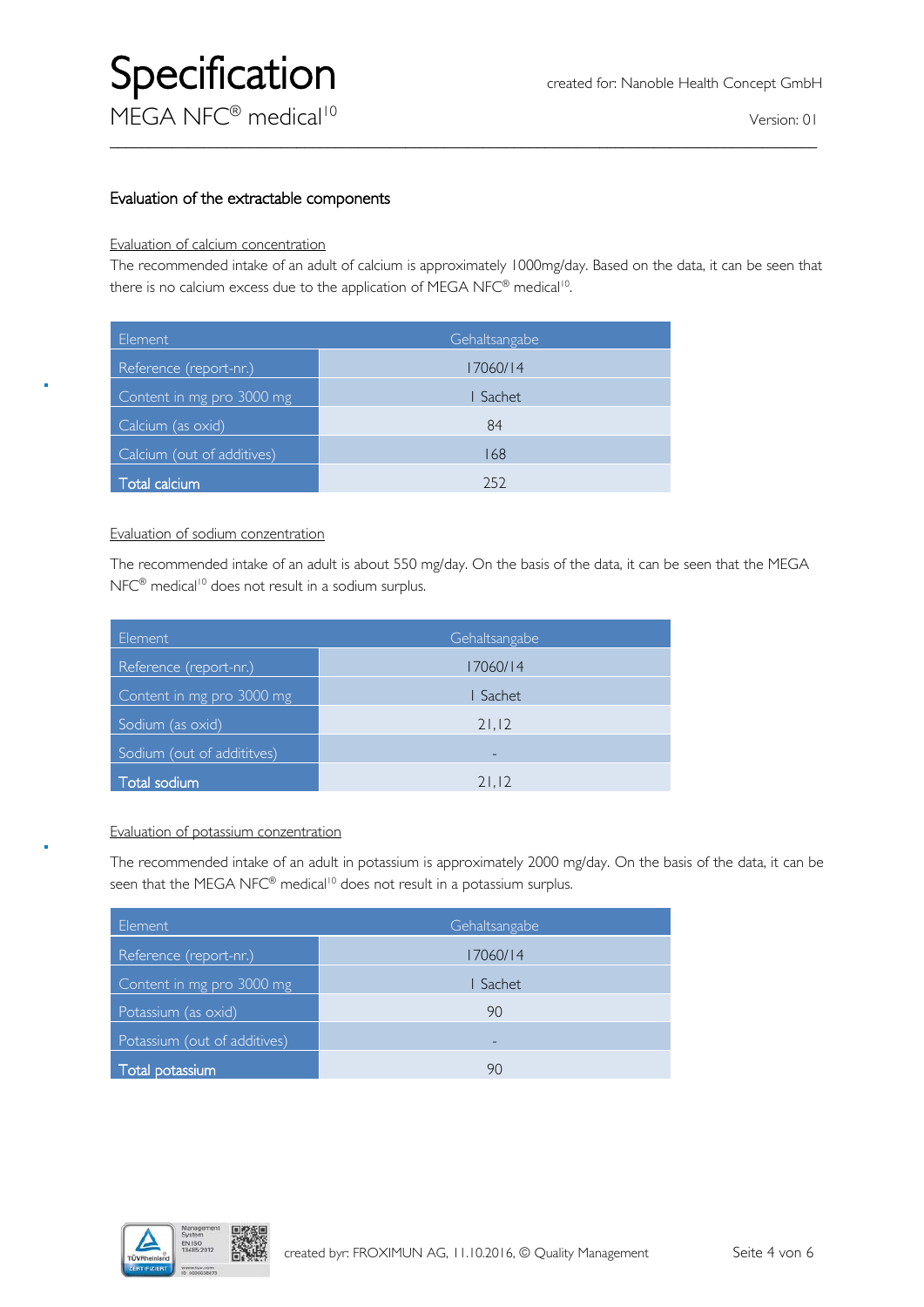$MFGA NFC<sup>®</sup> medical<sup>10</sup>$ 

#### Evaluation of the "calcium carbonate"

• Calcium carbonate is listed in Commission Directive 95/45 / EC laying down specific purity criteria for food dyes under the number E170 as an approved food coloring matter.

 $\_$  , and the set of the set of the set of the set of the set of the set of the set of the set of the set of the set of the set of the set of the set of the set of the set of the set of the set of the set of the set of th

- Calcium carbonate is listed in the Directive 2002/46 / EC of the European Parliament and of the Council on food supplements in Annex II among the minerals which may be used in the production of food supplements.
- Calcium carbonate is listed under category 2 in the Annex to Commission Directive 2001/15 / EC on substances which may be added for special nutritional purposes to foodstuffs intended for particular nutritional uses.
- Calcium carbonate is listed in Annex II to Regulation (EC) No 1925/2006 of the European Parliament and of the Council on the addition of vitamins, minerals and certain other substances to foodstuffs
- Application: antacid, detergents in dental care products, coating agents, indifferent carrier in powders and ointments, food coloring agent, calcium source for food supplements, mild and drying straightening powder in cosmetics.
- Irradiation: The product or raw materials used have not been treated with ionizing radiation during production, storage or shipping. An identification according to Directive 2000/13 / EC, Article 5, paragraph 3 is therefore not necessary.
- Allergens: The calcium and magnesium carbonate additives meet the requirements of Directive 2000/13 / EC and are free from allergens, as specified in Appendix III a.
- Gluten: The additives calcium and magnesium carbonate may be labeled "gluten-free" in accordance with the provisions of Regulation (EC) No 41/2009.
- Transmissible spongiform encephalopathies: The additives calcium and magnesium carbonate are not derived from animal or human origin, therefore the risk of contamination with BSE / TSE can be excluded. The additives therefore comply with Regulation (EC) No 999/2001.
- Nutritional information: Calcium carbonate is suitable for the following nutritional types: kosher, halal, vegetarian, vegan
- Genetically Modified Organisms (GMOs): The product does not consist of genetically modified organisms nor does it contain or is produced from genetically modified organisms. It does not therefore fall within the scope of Regulation (EC) No 1829/2003 and is not subject to the obligation to label under Regulation (EC) No 1830/2003.